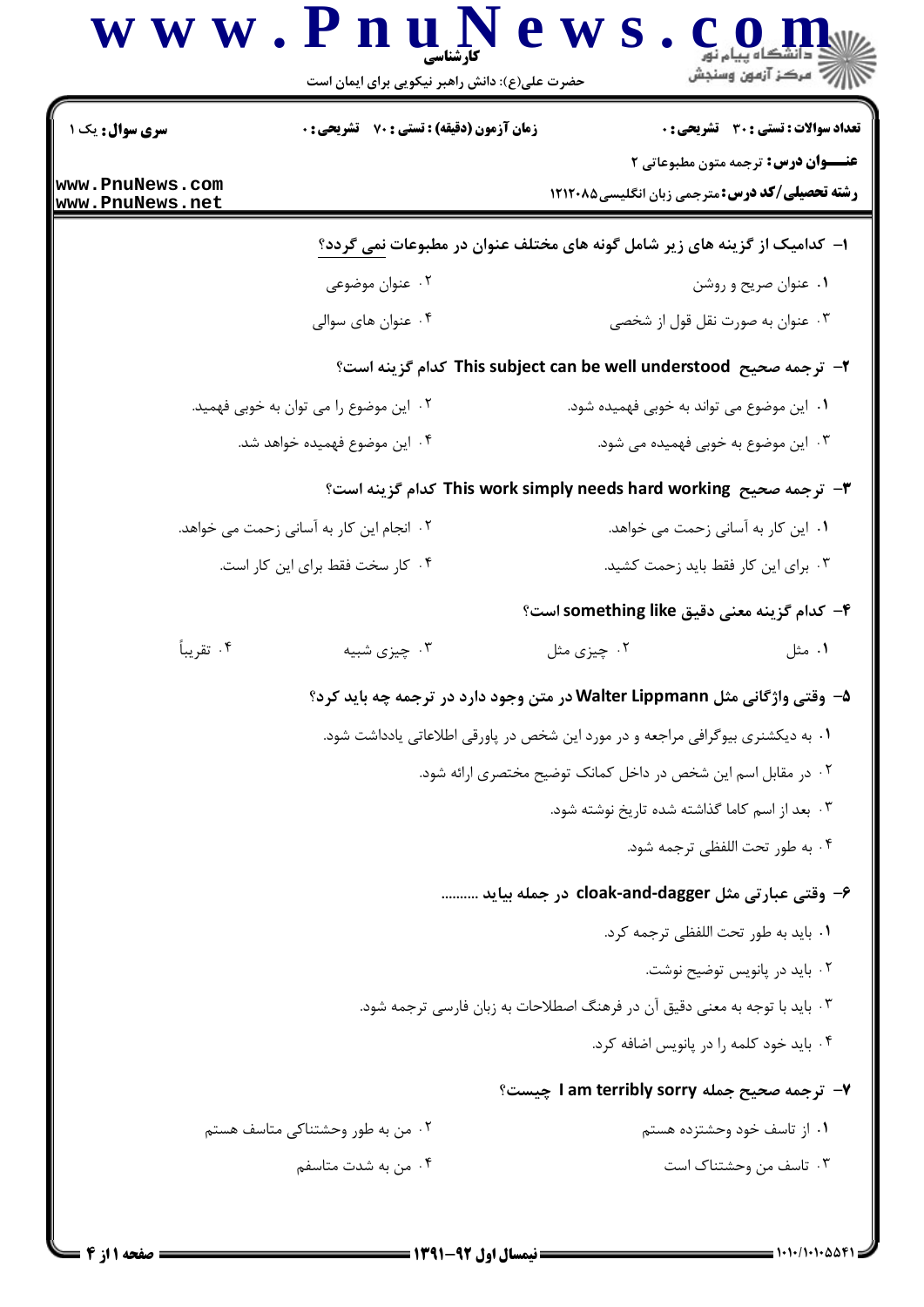| <b>سری سوال :</b> ۱ یک             | <b>زمان آزمون (دقیقه) : تستی : 70 ٪ تشریحی : 0</b> |                                                           | تعداد سوالات : تستى : 30 قشريحى : 0       |
|------------------------------------|----------------------------------------------------|-----------------------------------------------------------|-------------------------------------------|
| www.PnuNews.com<br>www.PnuNews.net |                                                    | <b>رشته تحصیلی/کد درس:</b> مترجمی زبان انگلیسی4۲۱۲۰۸۵     | <b>عنــوان درس:</b> ترجمه متون مطبوعاتي ٢ |
|                                    |                                                    | A− ترجمه صحیح golden wedding anniversary کدام گزینه است؟  |                                           |
|                                    | ۰۲ سالگرد طلایی ازدواج                             |                                                           | ٠١. پنجاهمين سالگرد ازدواج                |
|                                    | ۰۴ زیباترین سالگرد ازدواج                          |                                                           | ۰۳ سالگرد بیادماندنی ازدواج               |
|                                    |                                                    | ۹–  ترجمه صحیح outstanding foreign debts کدام گزینه است؟  |                                           |
|                                    | ۲. بدهی های خارجی معوقه                            |                                                           | ۰۱ بدهی های خارجی قابل توجه               |
|                                    | ۰۴ بدهی های خارجی مشروحه                           |                                                           | ۰۳ بدهی های خارجی چشمگیر                  |
|                                    |                                                    |                                                           | ∙ا− نگارش کدام گزینه صحیح است؟            |
| ۰۴ کدامست                          | ۰۳ زندست                                           | ۰۲ نورانی است                                             | ۰۱ بازست                                  |
|                                    |                                                    | اا–  ترجمه صحیح son of a simple fisherman کدام گزینه است؟ |                                           |
|                                    | ۰۲ پسر یک ماهیگیر فقیر                             |                                                           | ۰۱ پسر یک ماهیگیر ساده لوح                |
|                                    | ۰۴ پسر یک ماهیگیرساده                              |                                                           | ۰۳ پسر یک ماهیگیر عادی                    |
|                                    |                                                    |                                                           | 1 <b>۲</b> - نگارش کدام گزینه صحیح است؟   |
| ۰۴ آن وقت                          | ۰۳ آنگاه                                           | ٢. آنسو                                                   | ۰۱ اینگونه                                |
|                                    |                                                    | ۱۳– نگارش کدام گزینه صحیح نیست؟                           |                                           |
| ۰۴ به سوی                          | ۰۳ جابه جا                                         | ۰۲ بیفکنید                                                | ۰۱ بیاندازم                               |
|                                    |                                                    |                                                           | <b>۱۴</b> – نگارش کدام گزینه صحیح است؟    |
| ۰۴ سیاه تر                         | ۰۳ بیشعور                                          | ۰۲ سیاه تر                                                | ۰۱ ب <sub>ی</sub> درنگ                    |
|                                    |                                                    | 1۵– نگارش کدام گزینه صحیح نیست؟                           |                                           |
| ۰۴ پنجشنبه                         | ۰۳ یکجا                                            | ۲. یک دهم                                                 | ۰۱ آن را                                  |
|                                    |                                                    |                                                           | ۱۶– نگارش کدام گزینه صحیح است؟            |
| ۰۴ صاحب دل                         | ۰۳ نیک بخت                                         | ۰۲ هم خوانی                                               | ۰۱ هموطن                                  |
|                                    |                                                    |                                                           |                                           |
|                                    |                                                    | 17– ترجمه صحيح The fatal day كدام گزينه است؟              |                                           |
| ۰۴ روز سخت                         | ۰۳ روز مرگبار                                      | ۰۲ روز سرنوشت ساز                                         | ۰۱ روز مهلک                               |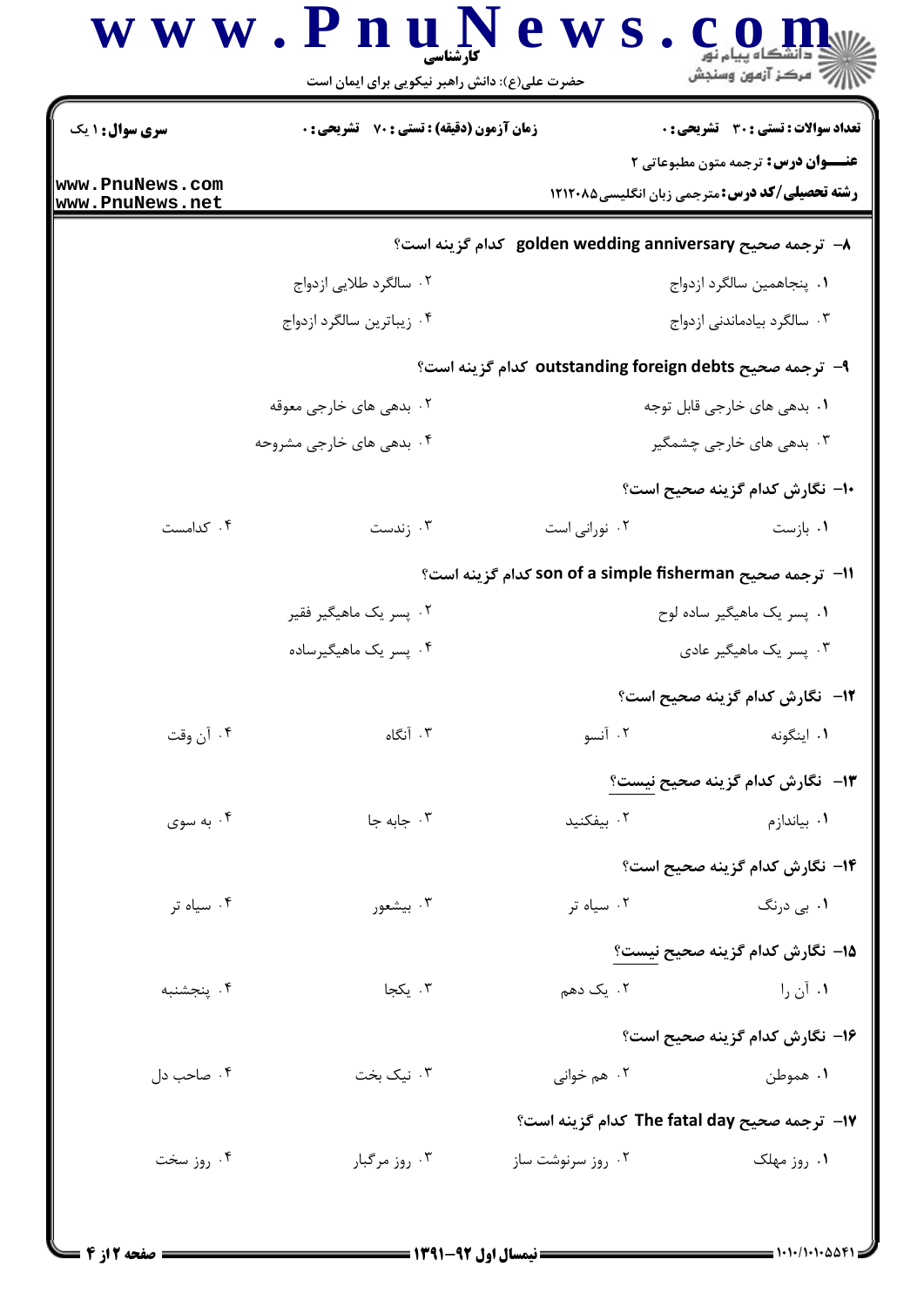| <b>سری سوال :</b> ۱ یک                      | زمان آزمون (دقیقه) : تستی : 70 گشریحی : 0                                                                                                                        | حضرت علی(ع): دانش راهبر نیکویی برای ایمان است<br>تعداد سوالات : تستى : 30 ٪ تشريحي : 0 |                                                                                              |  |
|---------------------------------------------|------------------------------------------------------------------------------------------------------------------------------------------------------------------|----------------------------------------------------------------------------------------|----------------------------------------------------------------------------------------------|--|
|                                             |                                                                                                                                                                  | <b>عنـــوان درس:</b> ترجمه متون مطبوعاتی ۲                                             |                                                                                              |  |
| www.PnuNews.com<br>www.PnuNews.net          |                                                                                                                                                                  |                                                                                        | <b>رشته تحصیلی/کد درس:</b> مترجمی زبان انگلیسی۱۲۱۲۰۸۵                                        |  |
|                                             |                                                                                                                                                                  |                                                                                        | ا− ترجمه صحیح your youngest daughter کدام گزینه است؟                                         |  |
| ۰۴ گزینه ۱ و ۲                              | ۰۳ دختر کوچکتر شما                                                                                                                                               | ۰۲ کوچکترین دختر شما                                                                   | ٠١. جوانترين دختر شما                                                                        |  |
|                                             |                                                                                                                                                                  |                                                                                        | 1۹- ترجمه صحيح You have no ground for complaint كدام گزينه است؟                              |  |
|                                             | ۰۲ شما حقی برای شکایت ندارید.                                                                                                                                    |                                                                                        | ۰۱ شما نمی توانید شکایت کنید.                                                                |  |
|                                             | ۰۴ شما زمینه ای برای شکایت ندارید.                                                                                                                               |                                                                                        | ۰۳ شما دلیلی برای شکایت ندارید.                                                              |  |
|                                             |                                                                                                                                                                  |                                                                                        | +۲- ترجمه صحيح Anderson suggests that we must study all the factors كدام گزينه است؟          |  |
|                                             |                                                                                                                                                                  |                                                                                        | ۰۱ اندرسون پیشنهاد می کند که ما باید همه عوامل را بررسی کنیم.                                |  |
|                                             |                                                                                                                                                                  |                                                                                        | ۰۲ چیزی که اندرسون پیشنهاد می کنداینست که ما باید همه عوامل را بررسی کنیم.                   |  |
|                                             |                                                                                                                                                                  |                                                                                        | ۰۳ پیشنهاد اندرسون اینست که ما باید همه عوامل را بررسی کنیم.                                 |  |
|                                             |                                                                                                                                                                  |                                                                                        | ۰۴ اندرسون می گوید که ما باید همه عوامل را بررسی کنیم.                                       |  |
|                                             |                                                                                                                                                                  |                                                                                        | ا۲− كدام گزينه در مورد جمله It rained all the time, completely ruining our holiday صحيح است؟ |  |
|                                             | ۰۲ دو فعل در این جمله هم زمان نمی باشند.                                                                                                                         |                                                                                        | ٠١ بند وابسته نتيجه و حاصل كار را نشان مى دهد.                                               |  |
|                                             | ۰۴ بند وابسته وجه وصفى معلوم نيست.                                                                                                                               |                                                                                        | ۰۳ بند وابسته دلیل بند دوم را بیان نمی کند.                                                  |  |
|                                             | 22-Libic's ordeal as an innocent victim of the Balkan war has already shocked the nation.                                                                        |                                                                                        |                                                                                              |  |
| کا <sub>ر</sub> شاق <b>1۰</b>               |                                                                                                                                                                  | بدليل محكوميت تحت فشار بودن 2.                                                         |                                                                                              |  |
| 3. امتحان سخت برای اثبات بی گناهی .         |                                                                                                                                                                  | بدلیل معصومیت طلب بخشودگی کردن۔ <sup>4</sup> ۰                                         |                                                                                              |  |
|                                             | 23-Mizuguchi returned to Bosnia and found a haggard Libic living in a deserted flat.                                                                             |                                                                                        |                                                                                              |  |
|                                             |                                                                                                                                                                  |                                                                                        |                                                                                              |  |
| فرسوده <b>1.</b>                            | وام نشده <sup>.2</sup>                                                                                                                                           | عاصی .3                                                                                | تكىدە .4                                                                                     |  |
|                                             | 24-In the Theater These Days, High-mindedness is not a very seaworthy trait.                                                                                     |                                                                                        |                                                                                              |  |
|                                             | این روزها در تئاتر بزرگ منشی خصیصه بسیار شایسته ای نیست <b>1۰</b>                                                                                                |                                                                                        |                                                                                              |  |
|                                             | این روزها در تئاتر داشتن مناعت رفتاری آنچنان شایسته نیست 2.                                                                                                      |                                                                                        |                                                                                              |  |
| در تئاتر امروزی غرور رفتاری برازنده نیست 3. |                                                                                                                                                                  |                                                                                        |                                                                                              |  |
|                                             | در تئاتر امروزی تکبر خصیصه بسیار ارزشمندی محسوب نمی شود 4.                                                                                                       |                                                                                        |                                                                                              |  |
|                                             | 25-What gives them the ability to commit "the perfect time" is a law passed in July 1993 which says<br>that no Italian with full-blown AIDS can be held in jail. |                                                                                        |                                                                                              |  |